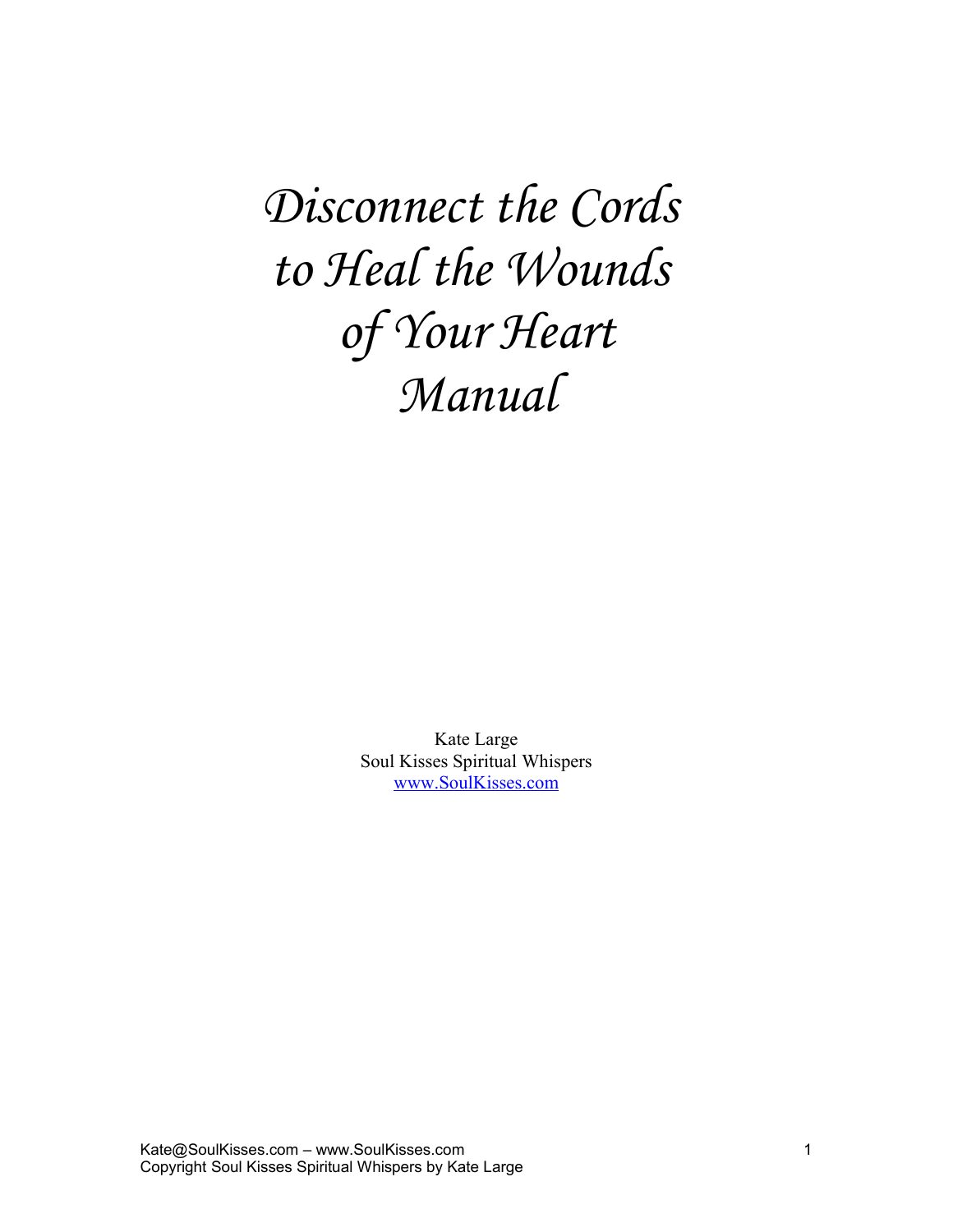This manual consists of journaling pages to help you write with your angels to identify the fear energy that you need to face, disconnect and heal.

Begin by identifying a life event that causes you to feel uncomfortable with pain and/or resistance in your heart. Know that this uncomfortable resistance is of fear source.

Then set your intention to discern the root of this fear, face it, disconnect from it and heal it with a prayer. Prayer example:

*Father Mother God, Creator of All That is, I ask for your help in discerning the root, core issue of my fear with regard to this life situation, event or relationship. I ask for your help to face it, disconnect from it and heal it. I ask that only those of the light be allowed to communicate with me. I know that I am in a Safe place to do this energy work.*

*In gratitude, Amen*

 $\overline{a}$ 

(or prayer of your choice)

Life situation, event or relationship I wish to understand & heal:

Use the back of the page if you need more room. Then proceed to Track Two.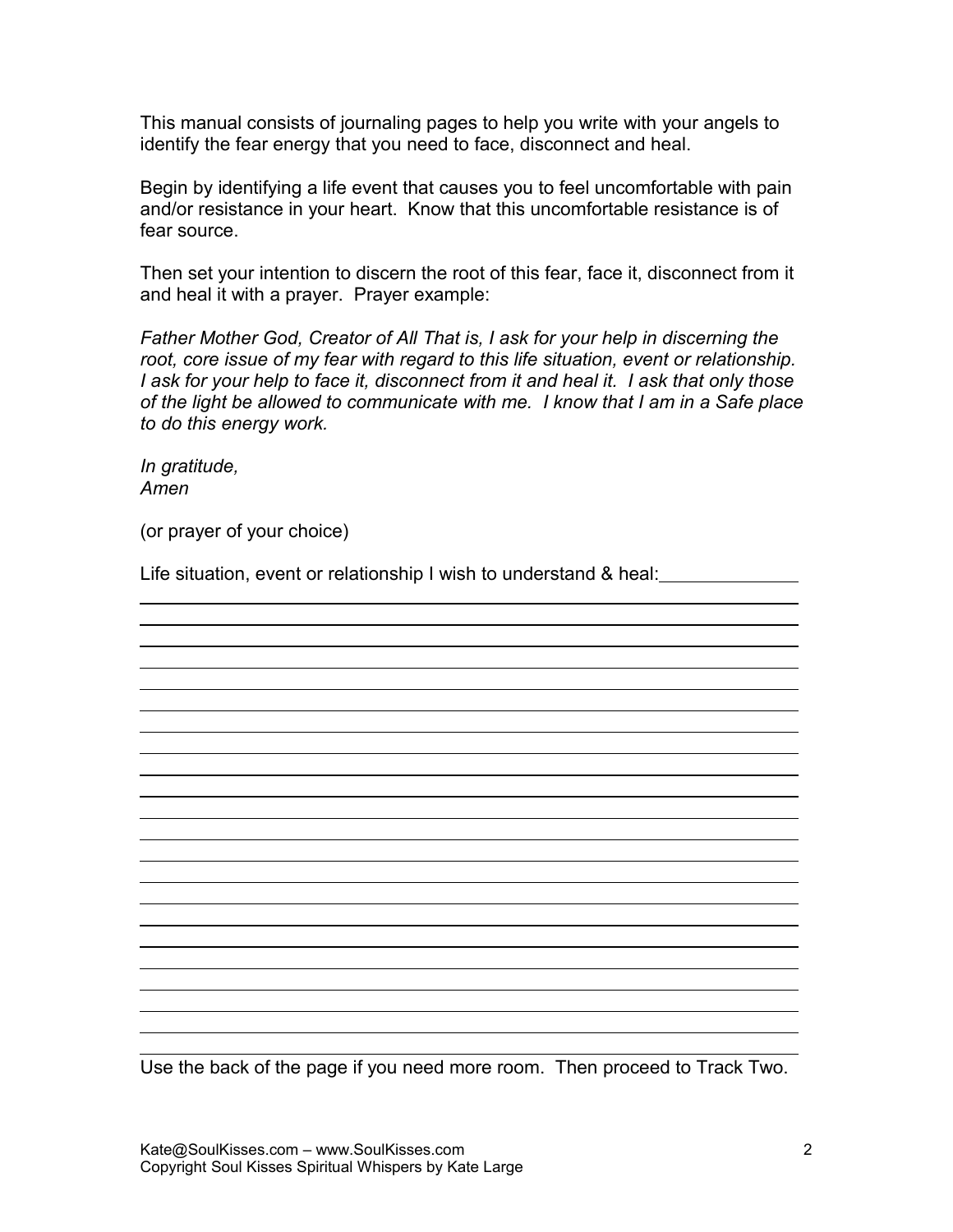# **Track Two**

 $\overline{a}$ 

 $\overline{a}$ 

 $\overline{a}$ 

# *Be sure to ground before proceeding!*

Written intention: University of the University of the University of the University of the University of the U

Angels, please show me all life events that feed the energy of this resistance/fear:

Who was involved in my earliest experience with this energy of resistance?

Additional life events to disconnect: exercise the state of the state of the state of the state of the state of the state of the state of the state of the state of the state of the state of the state of the state of the st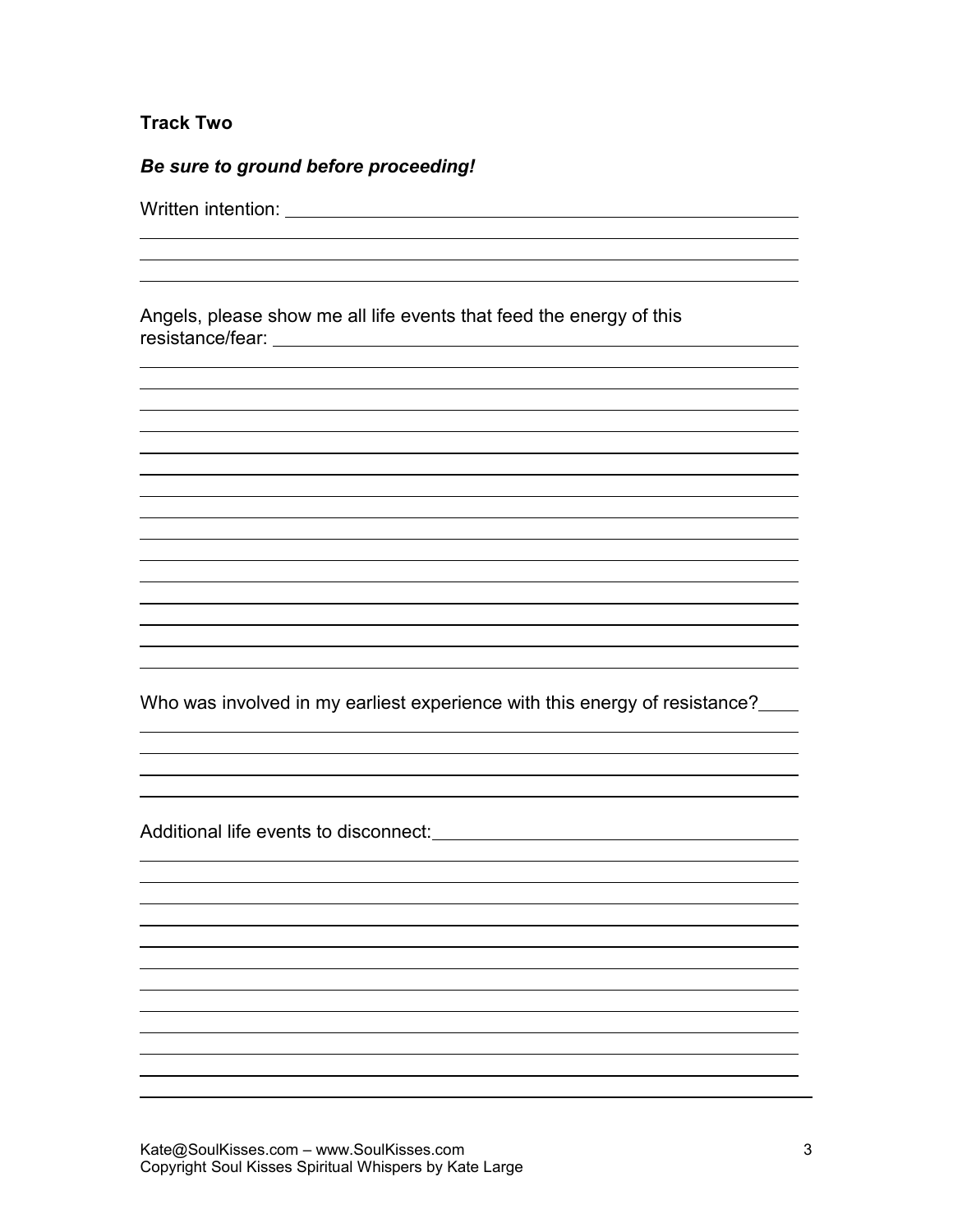# **Track Three**

Angels, please help me to disconnect from this wound of my heart, please show me the disconnection. My experience:

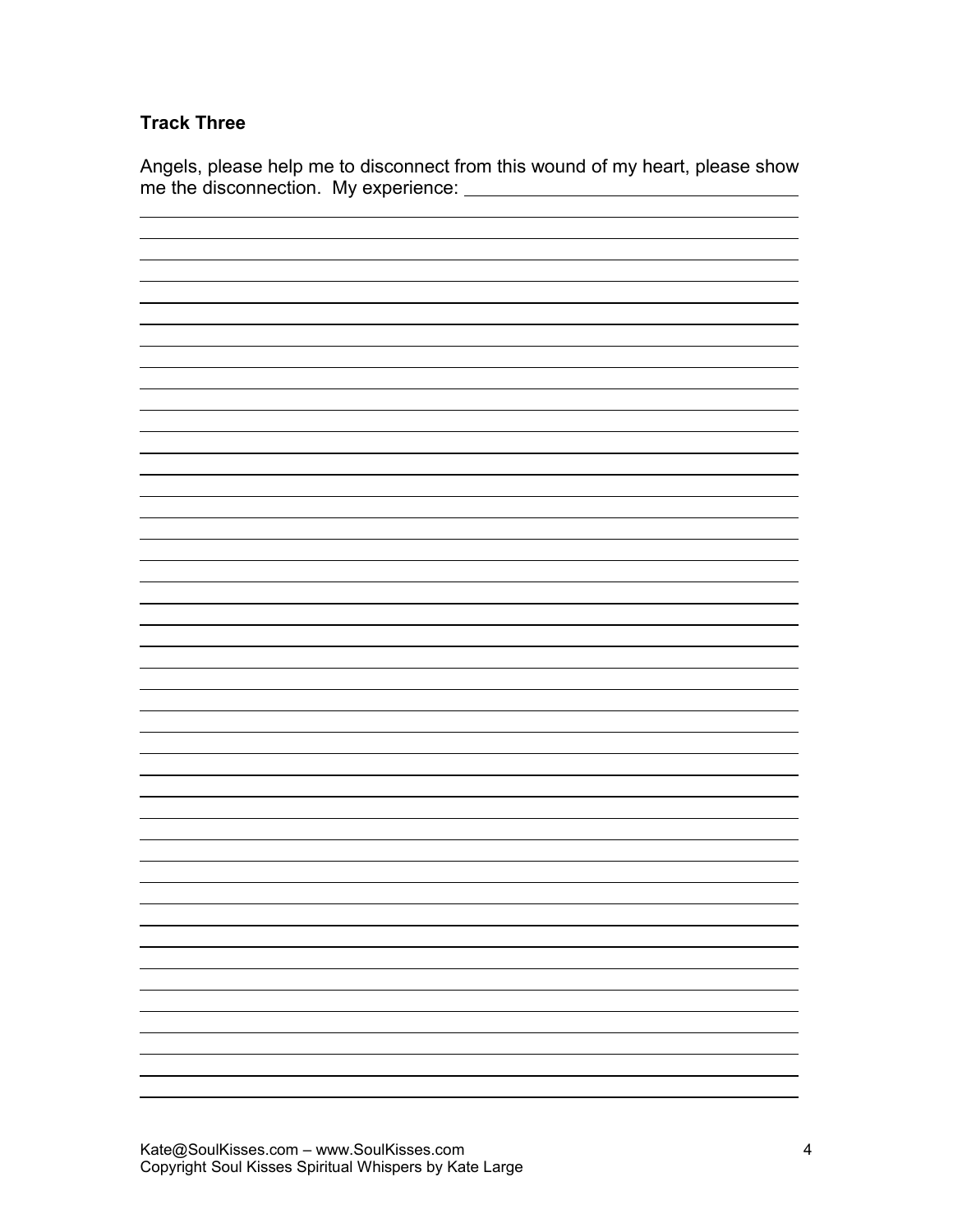## **Track Four**

Write of your experience in growing larger than the pain you've disconnected from and how it disappeared:<br>
<u>From and how it disappeared:</u>



Be sure to thank your angels for helping you to disconnect and heal your fear.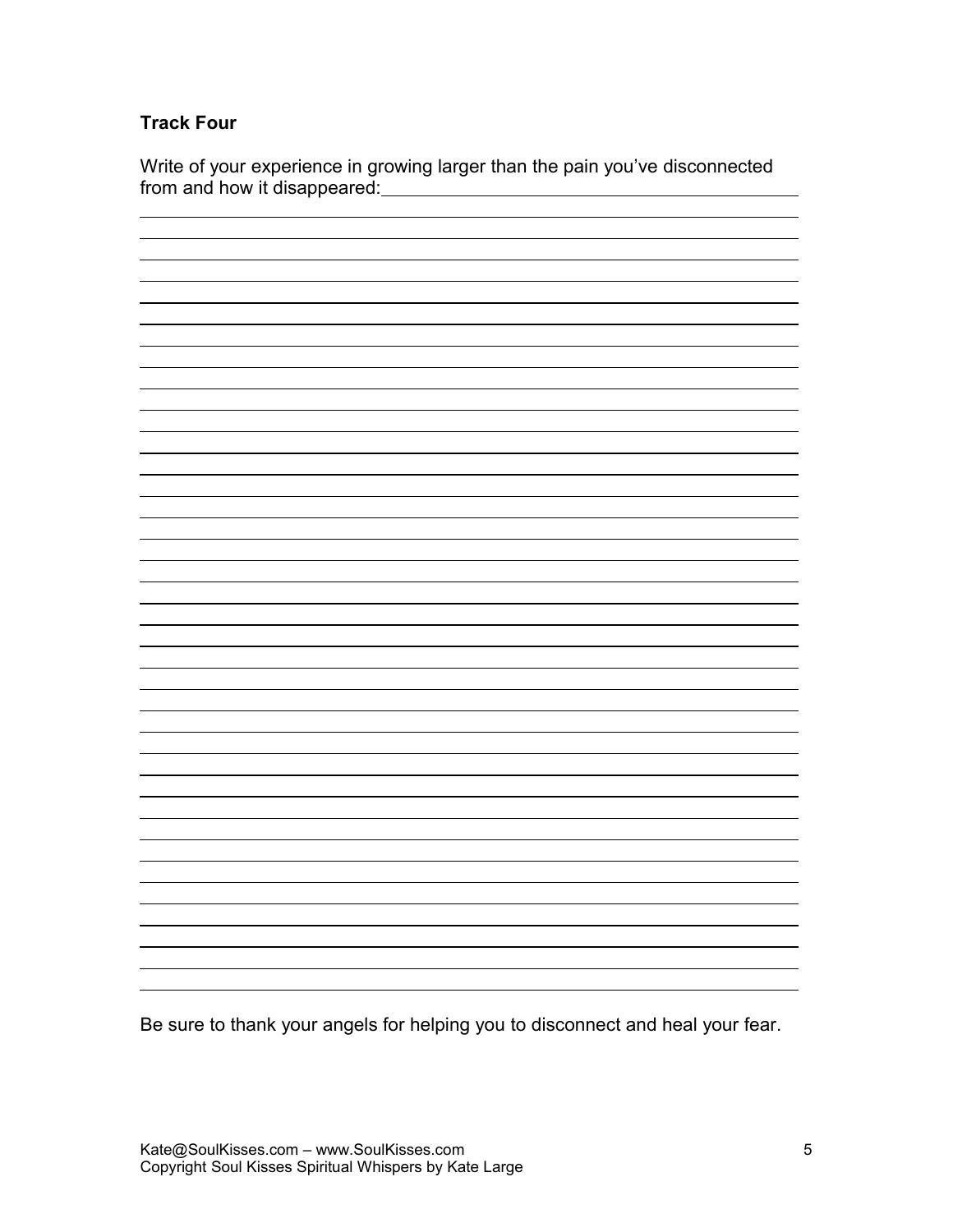#### **Message from the Angels:**

*Dear Children,*

*Know that this time of ascension is one of great joy and shift to love. We see the struggles of your human race and we are with you to help you. All you need do is ask for our help and allow us to help you.* 

*We are honored to help you disconnect and heal from the fear that holds you hostage.* 

*It is our mission to help you open your hearts to bring your heaven to your earth.*

*Your loving angels…*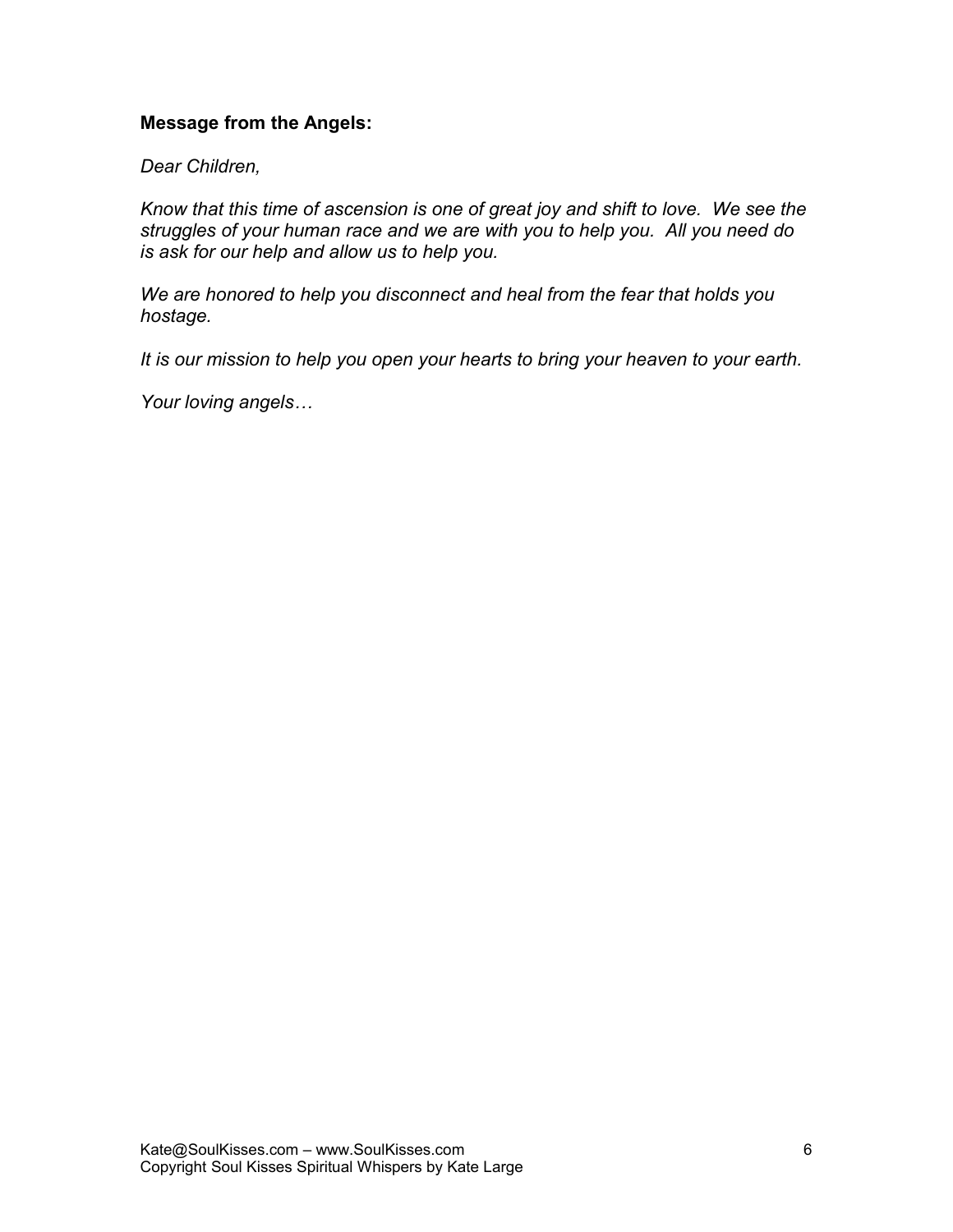#### *Additional pages to help you continue to heal the wounds of your heart:*

Begin by identifying a life event that causes you to feel uncomfortable with pain and/or resistance in your heart. Know that this uncomfortable resistance is of fear source.

Then set your intention to discern the root of this fear, face it, disconnect from it and heal it with a prayer. Prayer example:

*Father Mother God, Creator of All That is, I ask for your help in discerning the root, core issue of my fear with regard to this life situation, event or relationship. I ask for your help to face it, disconnect from it and heal it. I ask that only those of the light be allowed to communicate with me. I know that I am in a Safe place to do this energy work.*

*In gratitude, Amen*

 $\overline{a}$ 

(or prayer of your choice)

Life situation, event or relationship I wish to understand & heal:

Use the back of the page if you need more room. Then proceed to Track Two.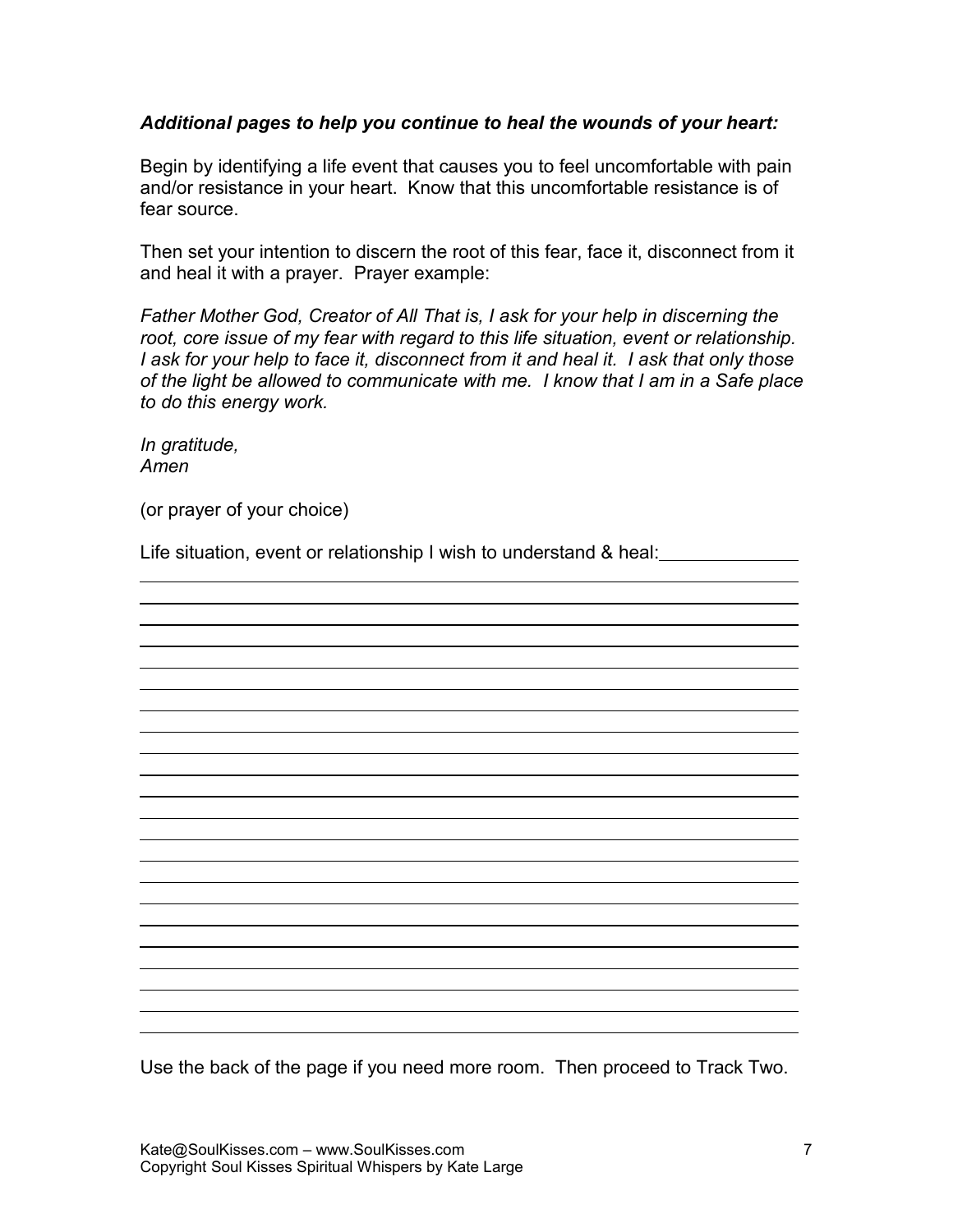# **Track Two**

 $\overline{a}$ 

 $\overline{a}$ 

 $\overline{a}$ 

# *Be sure to ground before proceeding!*

Written intention: University of the University of the University of the University of the University of the U

Angels, please show me all life events that feed the energy of this resistance/fear:

Who was involved in my earliest experience with this energy of resistance?

Additional life events to disconnect: exercise the state of the state of the state of the state of the state of the state of the state of the state of the state of the state of the state of the state of the state of the st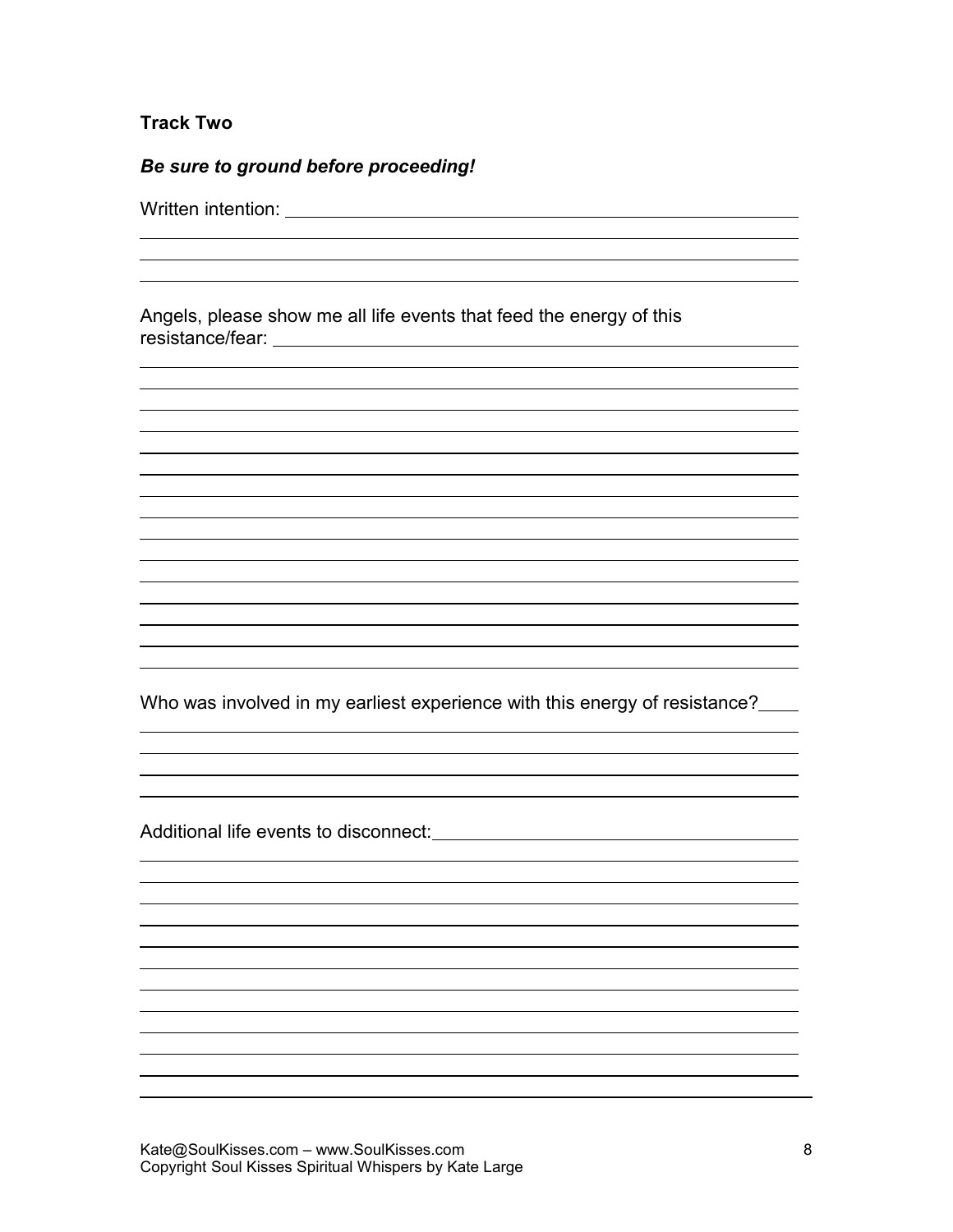# **Track Three**

Angels, please help me to disconnect from this wound of my heart, please show me the disconnection. My experience:

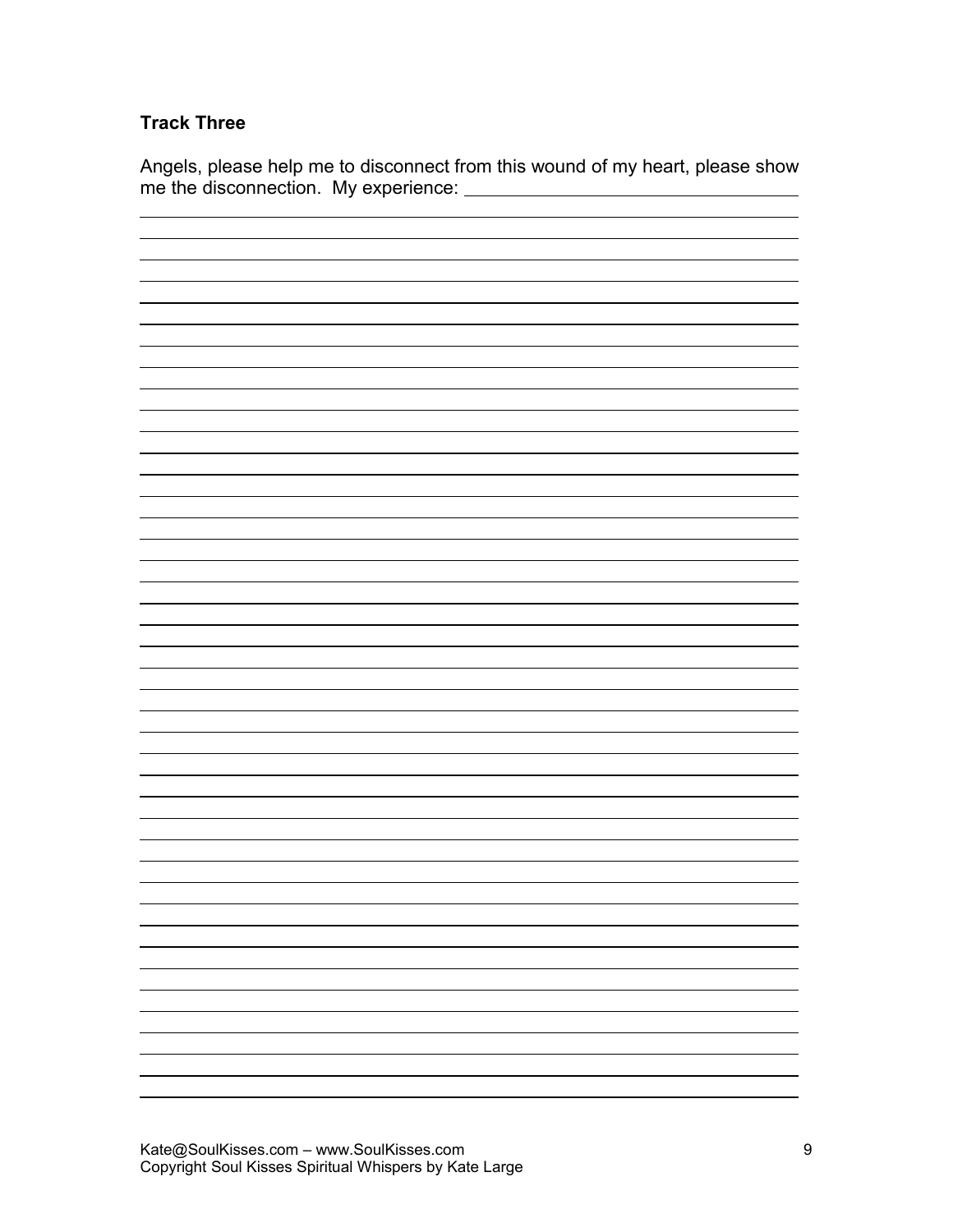## **Track Four**

Write of your experience in growing larger than the pain you've disconnected from and how it disappeared:<br>
<u>From and how it disappeared:</u>



Be sure to thank your angels for helping you to disconnect and heal your fear.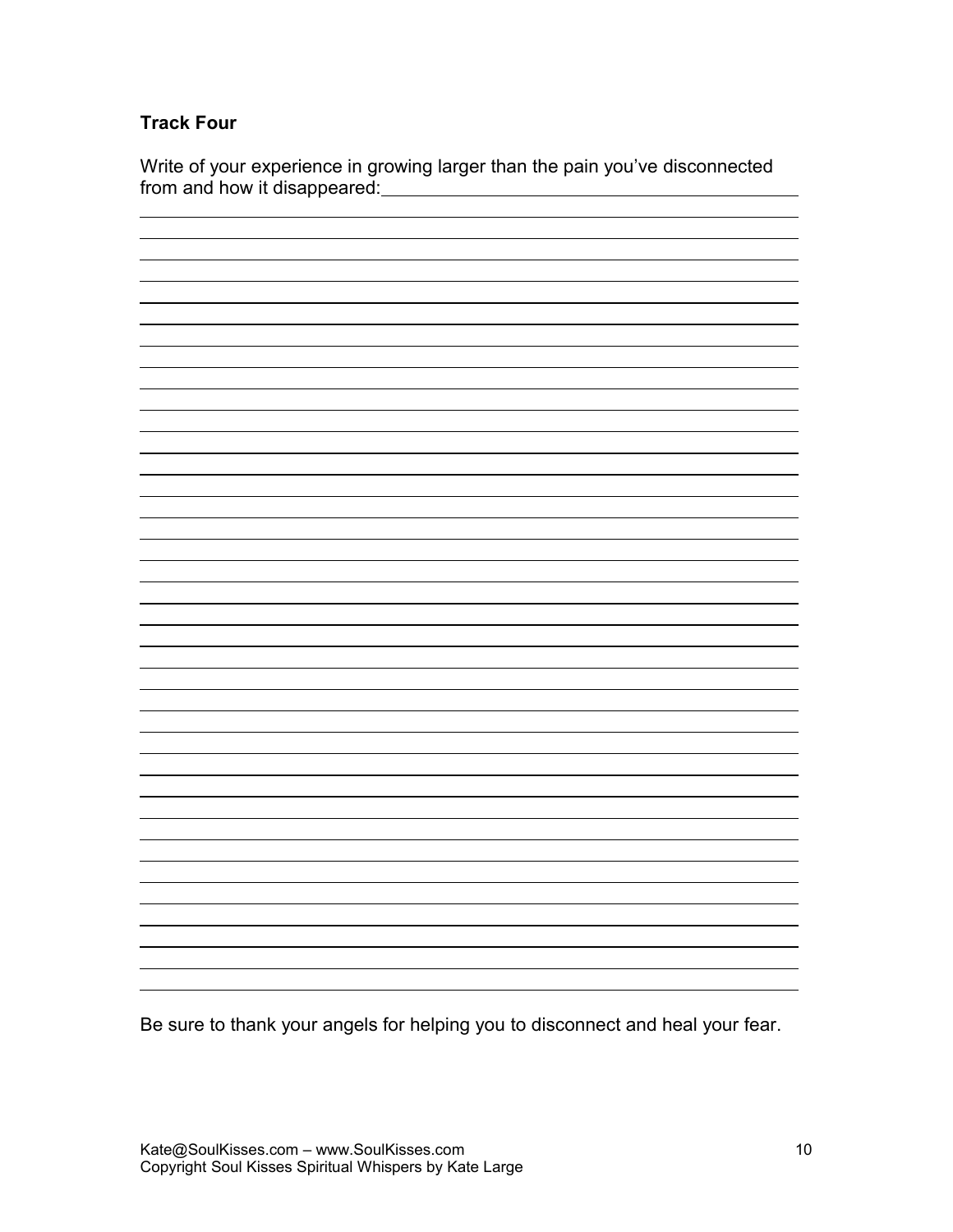Begin by identifying a life event that causes you to feel uncomfortable with pain and/or resistance in your heart. Know that this uncomfortable resistance is of fear source.

Then set your intention to discern the root of this fear, face it, disconnect from it and heal it with a prayer. Prayer example:

*Father Mother God, Creator of All That is, I ask for your help in discerning the root, core issue of my fear with regard to this life situation, event or relationship. I ask for your help to face it, disconnect from it and heal it. I ask that only those of the light be allowed to communicate with me. I know that I am in a Safe place to do this energy work.*

*In gratitude, Amen*

 $\overline{a}$ 

(or prayer of your choice)

Life situation, event or relationship I wish to understand & heal:

Use the back of the page if you need more room. Then proceed to Track Two.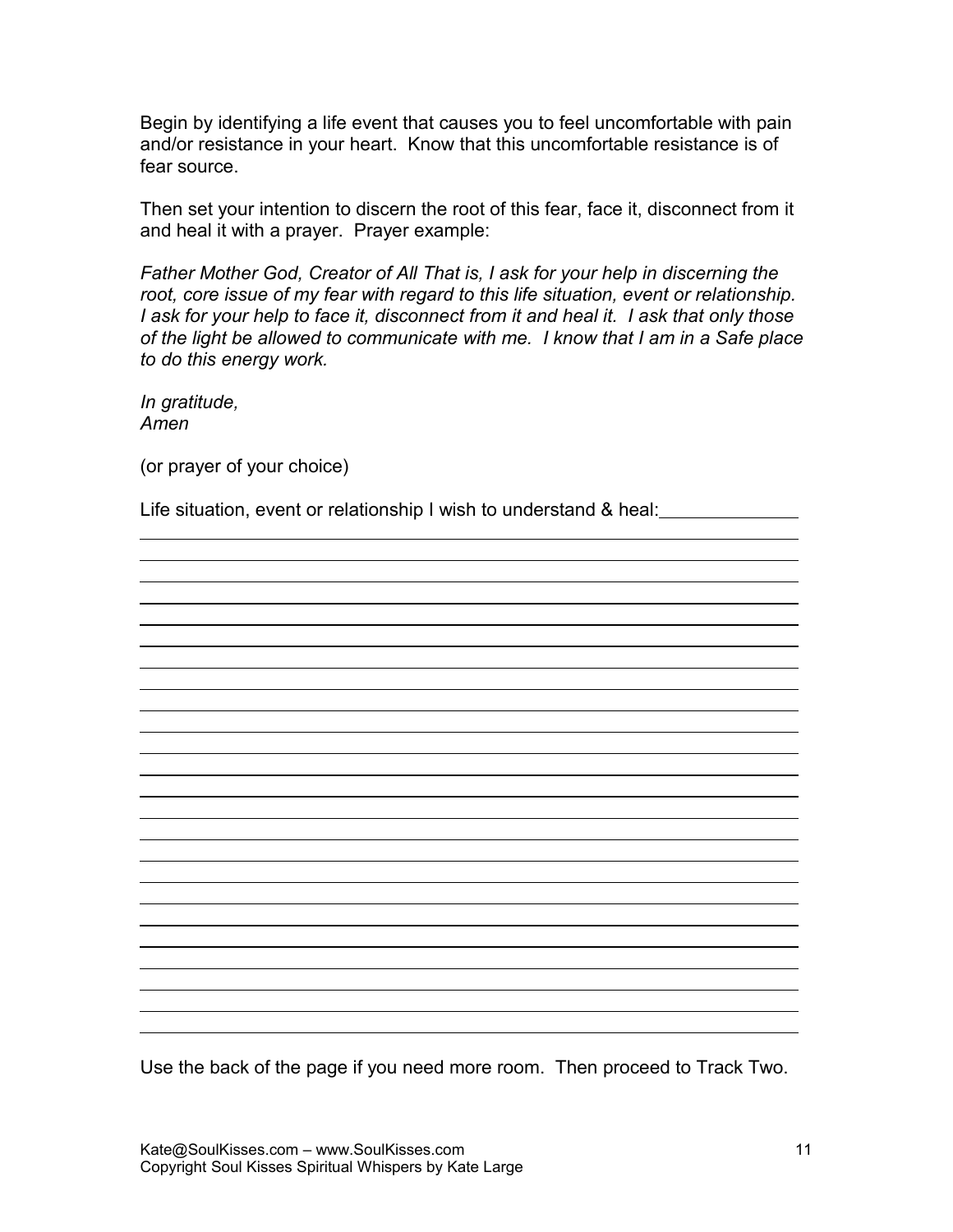## **Track Two**

 $\overline{a}$ 

 $\overline{a}$ 

 $\overline{a}$ 

# *Be sure to ground before proceeding!*

Written intention: University of the University of the University of the University of the University of the U

Angels, please show me all life events that feed the energy of this resistance/fear:

Who was involved in my earliest experience with this energy of resistance?

Additional life events to disconnect: exercise the state of the state of the state of the state of the state of the state of the state of the state of the state of the state of the state of the state of the state of the st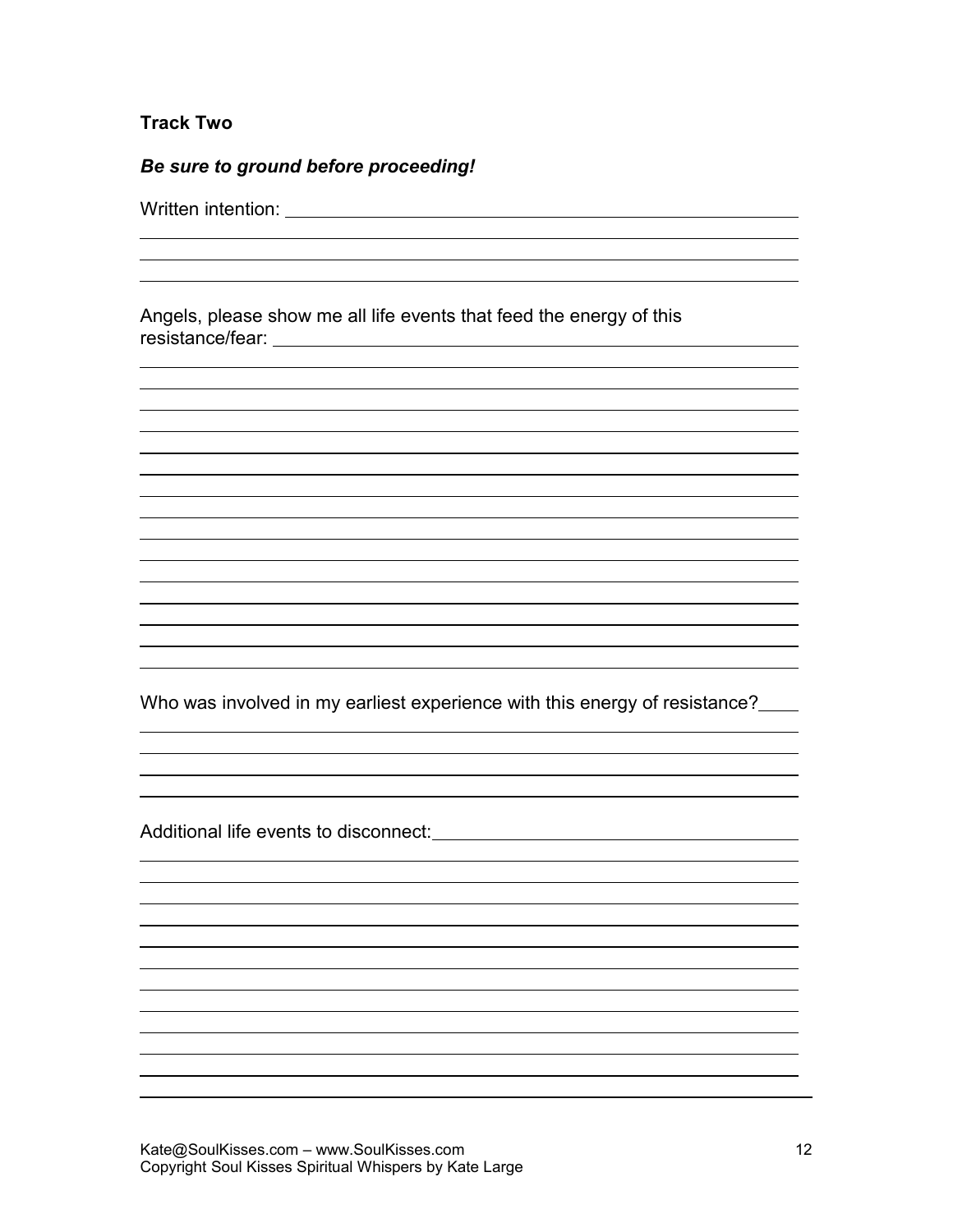# **Track Three**

Angels, please help me to disconnect from this wound of my heart, please show me the disconnection. My experience: